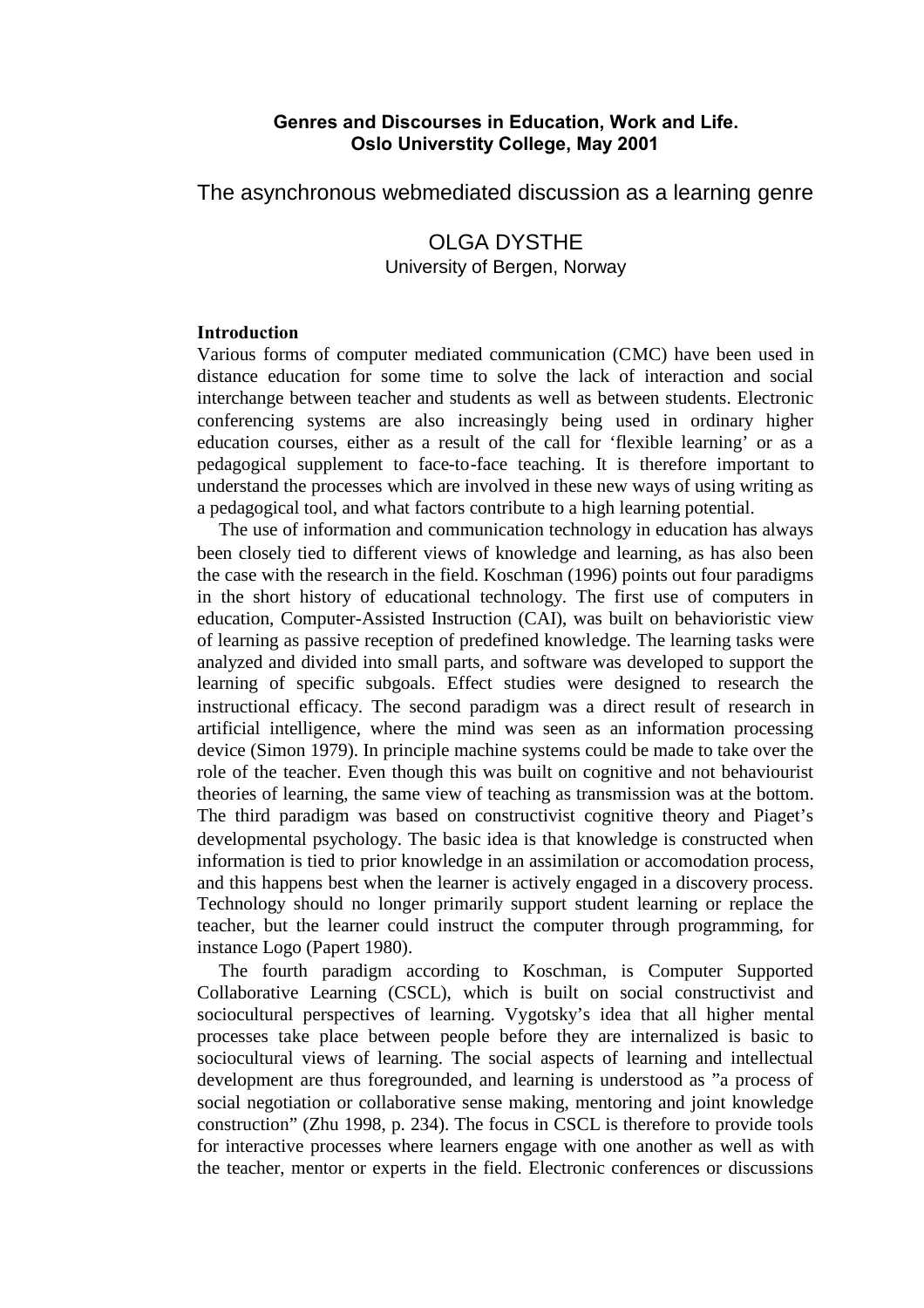where writing is used as a medium of communication, can be synchronous, which means that students discuss in real time, for instance using 'chat' functions, or asynchronous, where students are free to read and to write their responses when it is most convenient for them. While some research studies focus on the total learning environment within which the electronic component is just one element (Wasson 1997), other studies, like the present one, focus particularly on the interactive processes.

## **The context and character of the discussion**

The discussion which I have chosen to analyze is one component of a module in a postgraduate diploma course in "Moral Theory and Moral Reasoning" in a  $p$ hilosophy department at an Australian university  $\frac{1}{p}$ . There were ten students in the course, all of whom were working professionals. They met for half day sessions on some weekends, but students from interstate were unable to attend, and the web discussion was the only regular communication form in all the four modules in the course. The discussion was mediated by the use of "Web Teach", an interactive program developed by Chris Hughes and Lindsay Hewson at the University of New South Wales, Australia. The assessment form was essays. The electronic discussion was an integral part of the course, but participation was not graded, nor was it compulsory. For the majority of students the computer mediated discussion could be seen as a supplement to face to face teaching and learning, while for a few of the students this was the only 'meeting place'.The teacher prompted the discussion by posting the following message in the Web Teach forum:

*Part of the readings for module 3 was the essay, "Good Ethics is Good Business." Central points in that essay include a) good ethics can coincide with good business in a number of quite different, often not straightforward ways, and b) some ethics simply does not at all coincide with good business in the sense of being good for the practice of business. Give some thought to what this possibility amounts to, and try to give some examples (hypothetical, or imaginary, and small scale will be fine) which would illustrate the point. In giving the examples, explain how it is that they exemplify this suggestion.*

The teacher poses here an 'authentic question", an openended assignment to which there is no correct answer and which therefore encourages each student to contribute to a co-constructed understanding (Nystrand 1990). The introduction by the philosophy teacher was followed up over the next two weeks by 27 entries, contributed by nine of the ten students. Of these, three students made only one entry, and thus the majority of the entries were made by six of the students. The average length of the entries was around 300 words, but some considerably longer. The teacher did not participate except for an anonymous intervention after two entries to refocus the main question. The discussion could therefore be seen as an example of symmetrical interaction where none of the participants have more authority or power than the others.

The writing which appears in computer mediated communication shows many

<sup>&</sup>lt;sup>1</sup> An earlier version of this analysis is published in *Literacy & Numeracy Studies*, University of Technology, Sydney. Vol. 9, No 1, 1999.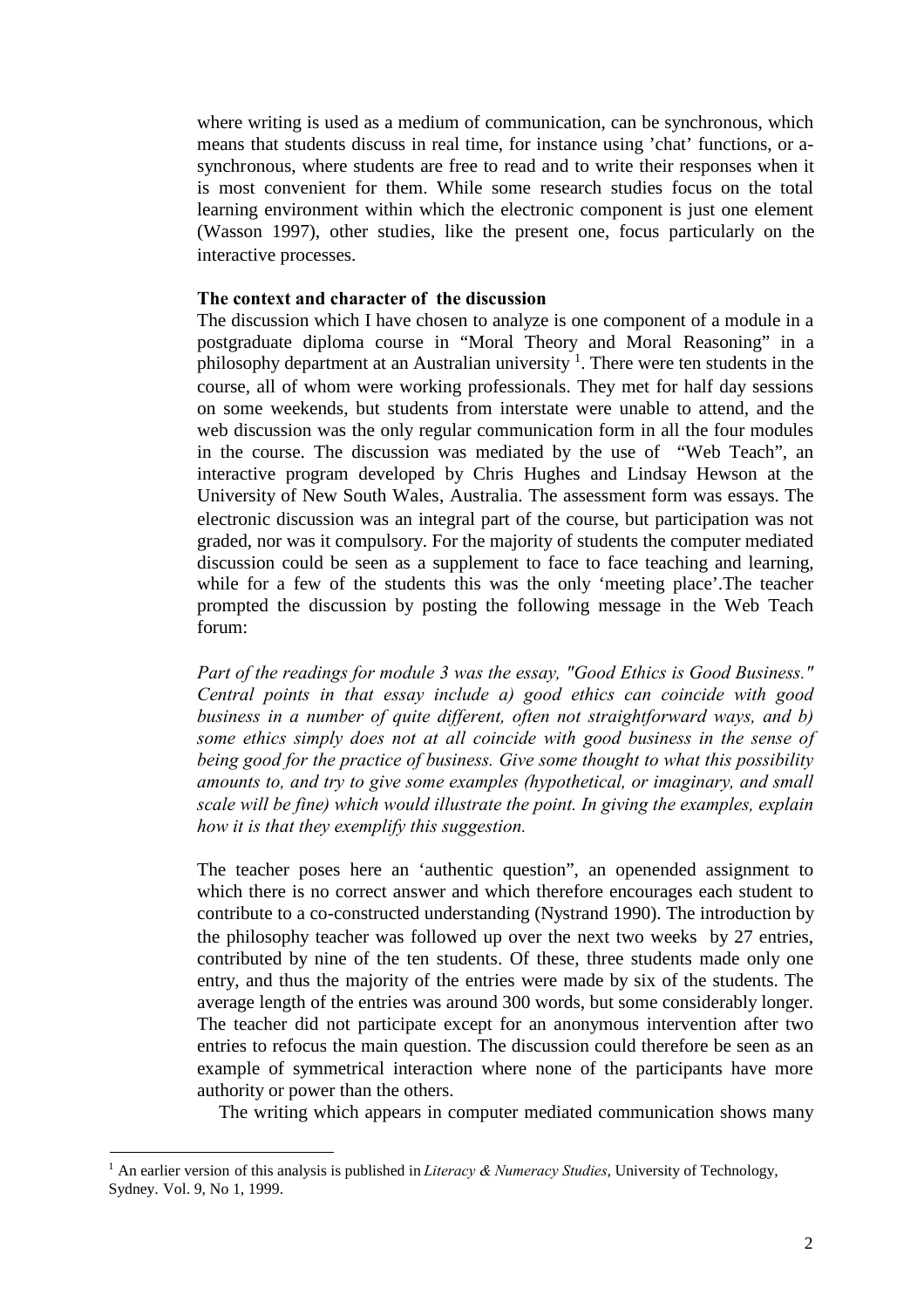of the characteristics of oral speech. The asynchronous written discussion analyzed here, also have some of the informality of oral speech, but can better be characterized as a hybrid genre between two written genres, informal, exploratory writing sometimes called 'freewriting' (Elbow 1973) or 'writing-to-think' (Dysthe 1995), and presentational writing. It is however obvious that the students write with an audience in mind, which is a typical aspect of presentational writing.

## **Theoretical framework**

This study is based on a sociocultural understanding of learning as negotiated, situated and mediated, and my particular focus is dialogue theory. I will argue that the web mediated philosophy discussion created a high learning potential for the participants. *'Learning potential'* is a concept I developed in a study of the interactions in three classrooms in Norway and the USA (1993, 1995). Measuring the growth in understanding and conceptual changes in individual students as a result of an interaction is very complex at best and most likely impossible. Besides, each participant in an interaction will have a different learning experience. Even though efforts have been made to measure the knowledge and understanding gained from a particular interaction by using pretests and posttests (Nystrand & Gamoran 1994), the problem remains that of isolating what has been learned in this particular activity from other influences. As Laurillard (1993) points out, it is a commonplace statement in education that engagement of the learner in interactions with others will enhance the learning process and that students learn through discussion, but this is "one of the great untested assumptions of current educational practice" (Ibid p. 171).

This is where 'learning potential' comes in. It may not be possible to test what each student actually learns from a particular interaction like this discussion, but it is possible to analyze aspects of both the interactional patterns and the development of the content, and on the basis of this make assertions about the learning *potential* in the particular activity. To what degree each student actually avails herself of this potential for learning, is determined by contextual and personal factors which defy analysis.

I will base my analysis on the Russian literature and language philosopher Michail Bakhtin's theory of dialogue, the Norwegian psychologist Ragnar Rommetveit's theory of intersubjectivity, and more specifically on the Estonian semiotician Yuri Lotman's extension of Bakhtin by his concepts 'the dual function of texts' and 'texts used as thinking devices'.

Bakhtin emphasized the dialogical construction of meaning as a basic characteristic of all communication. Meaning is created as a bridge between the speaker and the listener, the writer and the reader. "Understanding comes to fruition only in the response; understanding and response are dialectically merged and mutually condition one another; one is impossible without the other" (Bakhtin 1981, p. 282). Rommetveit espoused similar ideas in his book *Message Structures* (1974) where he criticized the information processing paradigm of the cognitivists and presented a sociocognitive and dialogical alternative, underlining the importance of intersubjectivity in the meaning making process. While Bakhtin contrasted monologic communication with dialogic, Lotman extended on Bakhtin's basic framework by arguing that two functions are characteristic of all texts: *the univocal function* focuses on conveying meaning as accurately as possible and *the dialogic function* on how to generate new meanings. His point is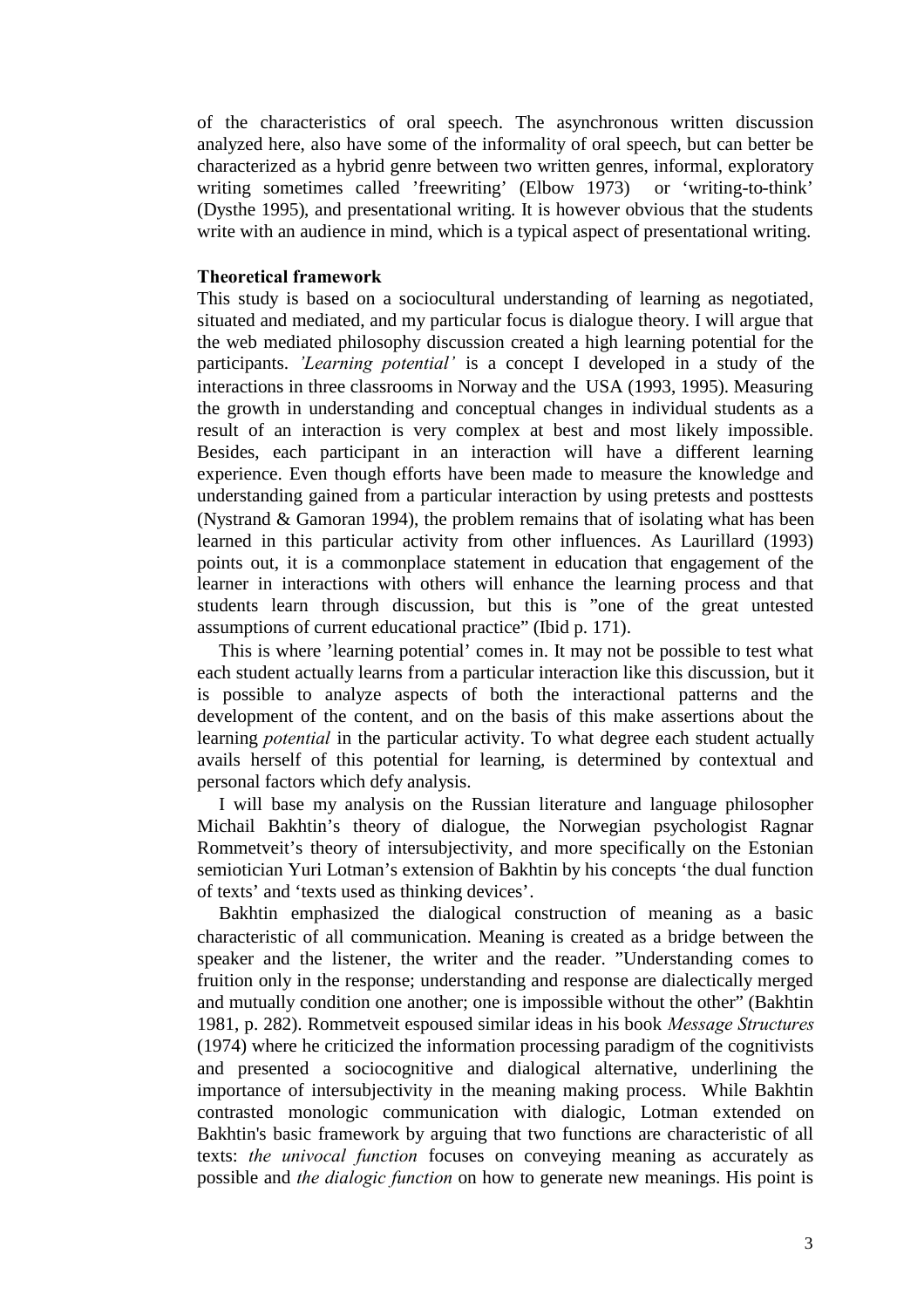that all texts serve both functions, but one or the other is most dominant, depending on the context. The univocal, transmission-like function has gained most attention, and has served as a basis for a universal model of communication, the "conduit metaphor" of communication, with its emphasis on transmission and reception (Reddy 1979, Wertsch 1991). This communication model has also served as a universal basis for teaching. The second function of texts is grounded in the Bakhtinian notions of multivoicedness and dialogicality.

The second function of texts is to generate new meanings. In this respect a text ceases to be a passive link in conveying some constant information between input (sender) and output (receiver). Whereas in the first case a difference between the message at the input and at the output of an information circuit can occur only as a result of a defect in the communications channel, and is to be attributed to the technical imperfections of this system, in the second case such a difference is the very essence of a text's function as a "thinking device". What from the first standpoint is a defect, from the second is a norm, and vice versa (Lotman 1988, pp. 36-37). Lotman's theory implies that "when a text is serving a dialogic function, it cannot be adequately understood in terms of the transmission model of communication ...because this model presupposes that a single univocal message is transmitted from sender to receiver, whereas Bakhtin view the process as involving multiple voices from the outset." (Wertsch and Toma 1995, p. 166).

Lotman's point is also that there is a place for texts of all kinds on the scale from univocal to the dialogic. Thus he helps us come to terms with the seeming dichotomy between monologic and dialogic by showing how all texts (in the widest possible meaning of the word) contain a univocal and a dialogic function, but depending on the purpose and the context, one or the other dominates.

#### **Focus and method**

In my analysis of the asynchronous discussion, my focus is on the learning potential. The analysis will focus on the following aspects:

\* The overall interaction pattern and the extent of engagement with other texts.

\* Factors which influence the dialogicality of the discussion.

\* The dual function of the discussion entries and the learning potential of univocal and dialogical texts.

\* The contribution of multiple voices to the learning potential.

My aim is to show how the theoretical concepts of dialogue, intersubjectivity, multivoicedness, univocal and dialogic text functions and symmetrical interaction may help us unpack factors that contribute to enhance the learning potential of writing in this particular context. The complete text version of the discussion was coded by means of Henri's (1995) operationalization of some concepts of the interactive process: 'explicit interaction', 'implicit interaction' and 'independent statement' (See Appendix for subcategories and descriptions). Each discussion entry was treated as an utterance, i.e. the text unit uttered by one speaker (or writer) before someone else takes over (Bakhtin 1986). The result formed the basis for the communicogram (fig.1) which helps us get an overview of the extent that students explicitly or implicitly related their own text to other students' entries, as opposed to independent statements with no relation to other utterances. To explicate the results I discuss contextual factors like the format of the assigment, the role of the teacher as well as the students.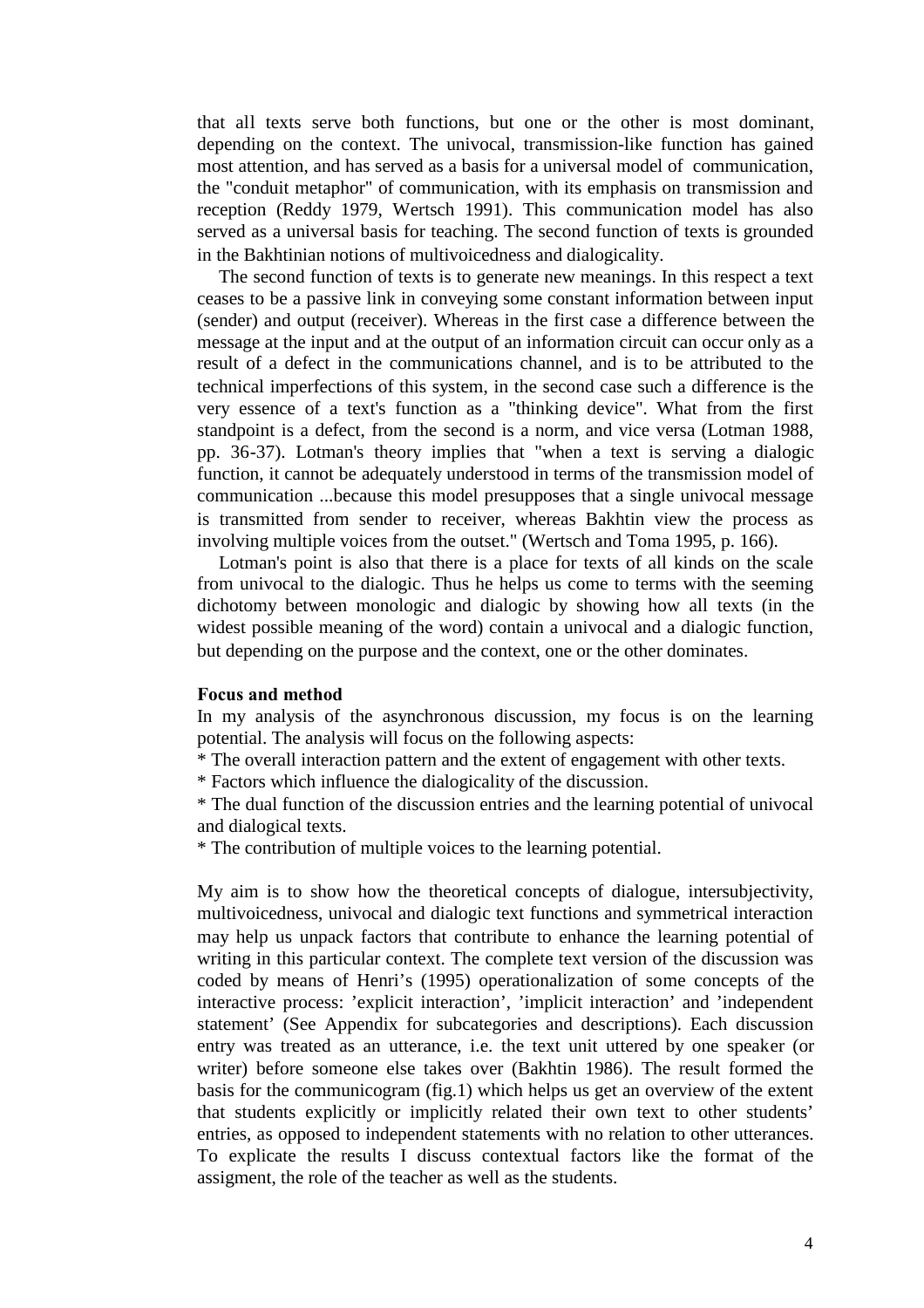The analysis of the verbal interaction was supplemented by content analysis, because in order to determine the learning potential of the multiple voices, it was necessary to deal with the content. The second coding focused on Lotman's univocal and dialogical textfunction.

## **Participation and dialogue**

There is a general and intuitive consensus in the literature about CSCL that the learner builds knowledge through discussions with peers and teachers and tutors. Many authors equate the interactive process with participation: "they imply that to measure participation is to measure interaction. ... 'Participation', 'collaboration' and 'collective process' are often used as synonyms for the interactive process – itself presumed to denote learning" (Henri, p.150). Henri operationalizes interaction by building on Bretz' (1983) distinction between genuine interactivity, quasi-interactivitiy and simulated interactivity. Because I use Henri's categories, I will briefly compare their view with Bakhtin's view of interaction. Bretz and Henri call interaction between two ("a message from A to B") 'quasiinteractivity', while genuine interactive communication require three actions, where B elaborates on A's message and A responds. This seems based on the traditional communication model of a sender who transfers a message to a receiver. According to Bakhtin, however, meaning cannot be transmitted from one to the other, but is constructed between the speaker and the listener, the writer and the reader, and the number of actions is irrelevant. In its essence all communication is dialogic, but Bakhtin also distingishes between monologic and dialogic. Bakhtin's theory of dialogue makes it clear that turntaking alone does not qualify as dialogue, it is the reciprocity and the active engagement with the ideas and thoughts of others that makes an interaction dialogic. Participation does not ensure dialogue, and therefore the overall analysis of the interactional pattern in the philosophy discussion is interesting.

## **The interactional pattern of the philosophy discussion: the communicogram**

*The arrows in the communicogram point to whose entry and ideas the student commented on, agreed with, disagreed with, discussed, built on and so on. Note that the student written entries in the discussion were numbered cronologically as they occurred. The numbers close to the lines thus indicate whether the entry occurred early or late in the discussion and their internal order. When the same number occurs on lines pointing to different persons, it indicates that the student engaged with the ideas of several others in the same utterance. The names used are ficticious, and permission to use the transcripts were cleared through the teacher.*

Fig 1 illustrates the following specific findings:

- 1. The first two student entries interacted only with the teacher
- 2. All the subsequent utterances also explicitly or implicitly referred to what fellow students had said. No students had only' independent statements'.
- 3. All the entries in the philosophy discussion were dialogical in the sense that they engaged with the ideas of the others.
- *4.* All the students responded to the teacher's prompt and engaged with the ideas in his essay "Good Ethics is Good Business" .
- 5. Most of the students also explicitly referred to the teacher's initial questions.
- 6. Fred, Iris, Bill and Matt received more comments and engagement from fellow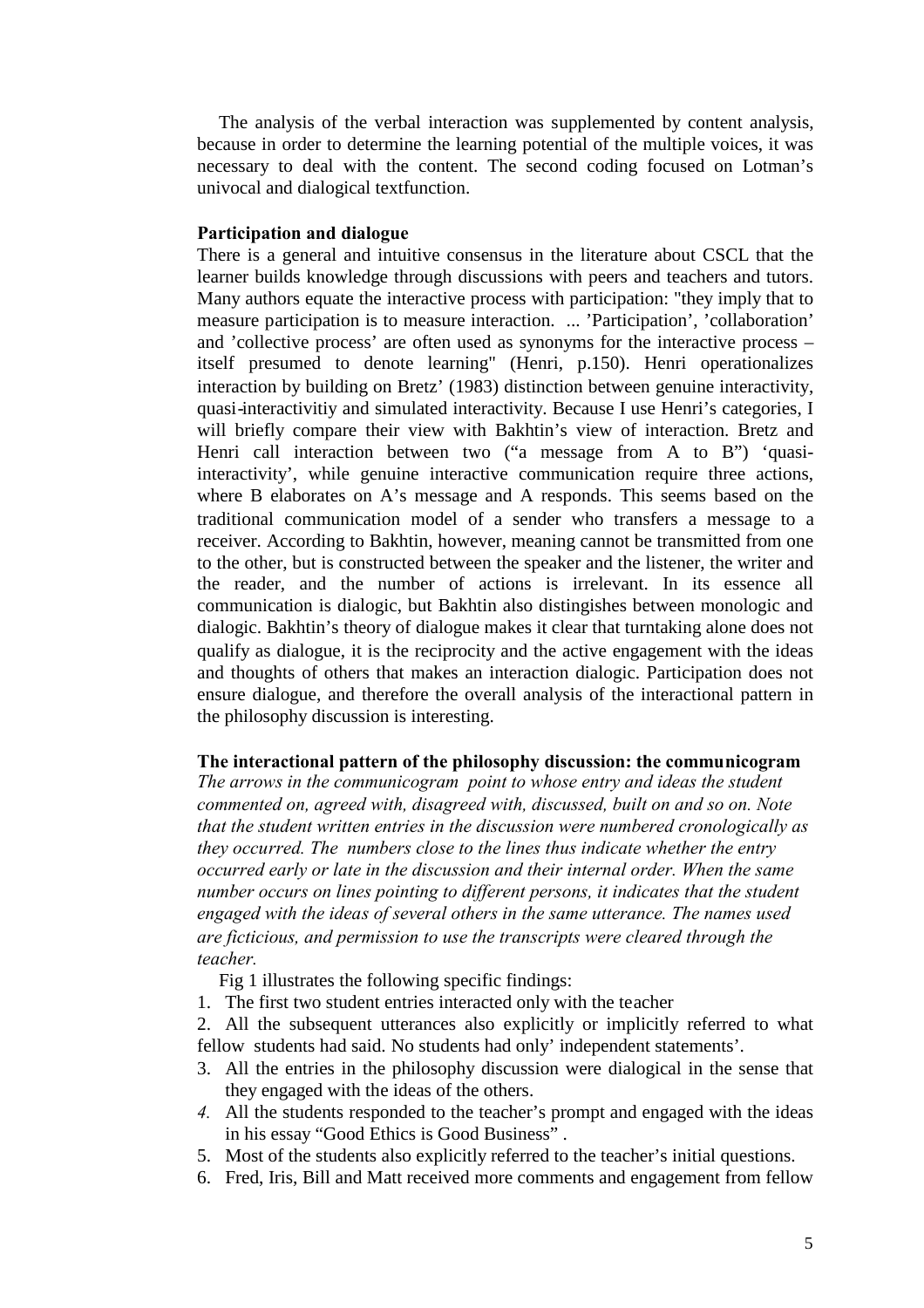students than the others.

The overall conclusion is that the discussion displays a high degree of dialogicality.



#### **FIG: 1. COMMUNICOGRAM OF WEB-MEDIATED DISCUSSION IN PHILOSOPHY**

#### **Discussion: What contributed to the high degree of dialogicality?**

It cannot be assumed that learners are necessarily interacting and collaborating in the content even though they participate in a group discussion. It is therefore particularly interesting to look at what factors which may have contributed to the high degree of dialogicality and intersubjectivity<sup>2</sup> in the this particular discussion. 1

Intersubjectivity refers to a temporary shared collective reality or common framework among individuals. Rommetveit says: "We write on the premises of the reader [and read] on the premises of the writer" (Rommetveit 1974, p. 63). "As learners find common ground … or shared thoughts …they can more easily exhange ideas, build new knowledge, and negotiate meanings (Bonk & King. 1998, p. 41). Computer tools may foster such shared space between participants that can help them negotiate meaning and create new understanding. The communicogram shows that many of the students responded to several other students in the same utterance. This also happens in face-to-face discussions but to a lesser degree, simply because in oral discussions participants feel constrained not to talk too long. The written medium and the time aspect both influence the amount of response and the number of addressees. The asynchronous aspect of the discussion is also significant here, because in synchronous discussions students normally respond just to one in each entry.

I will discuss three aspects of the context of the philosophy discussion which may have influenced the dialogicalty, and which in my view are important factors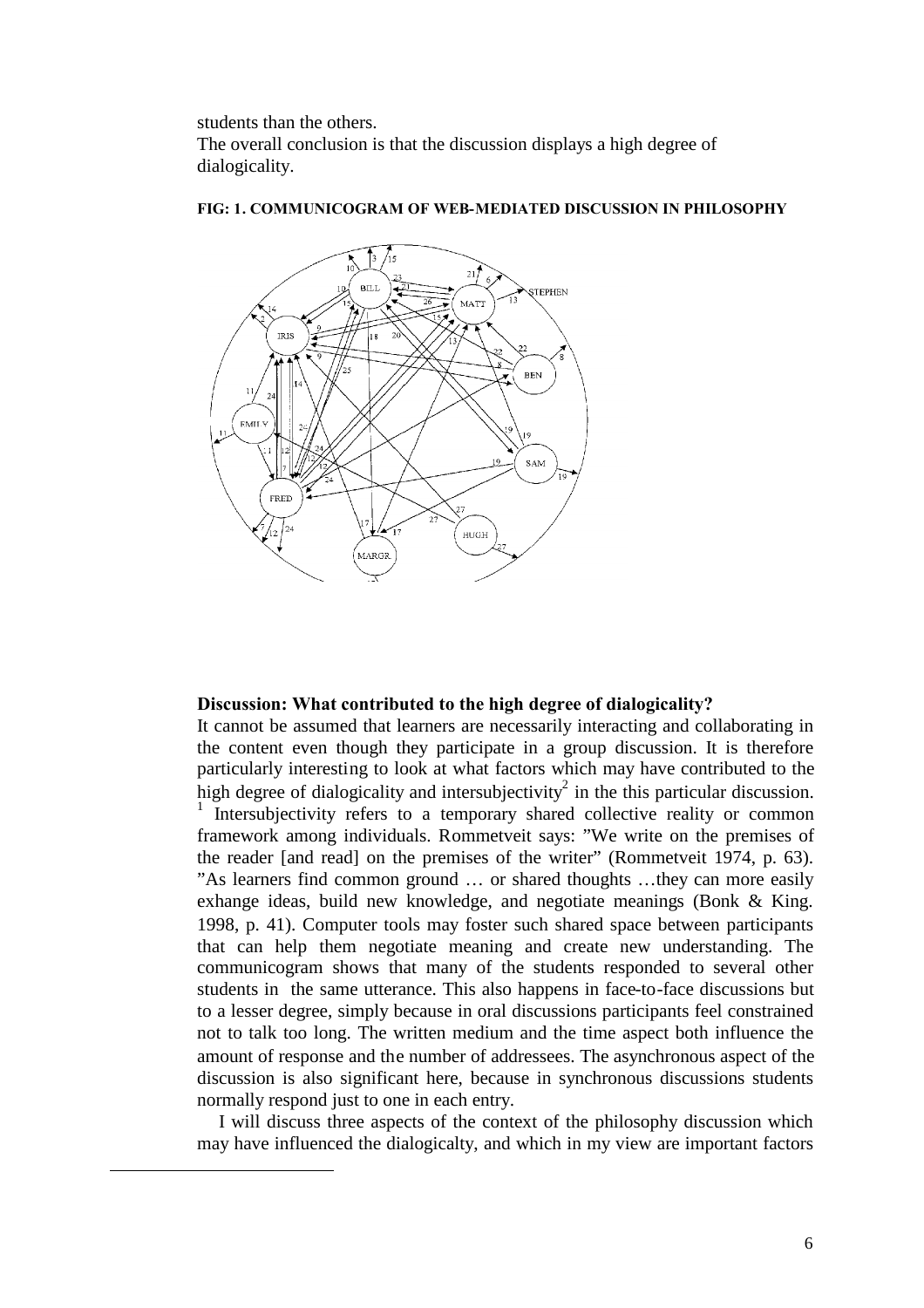to consider when organizing electronic discussions: *the nature of the assignment*, *the role of the teacher* and *the symmetry of the participants*.

Stephen, the philosophy teacher introduced the discussion by setting the assignment in a way which elicited complex responses from the students. The students were asked to 1) reflect on the article, 2) present examples which illustrated the point of the article and 3) explain why the example was pertinent. They were not explicitly told to respond to the others, but this was implicit. This is an example of *an authentic assignment*, where there are no obvious right or wrong answers, and it is a *complex* assignment which requires students to reflect before entering their response. It is thus well suited to the new hybrid asynchronous genre, where writing in their own time gives students a chance to review other students' contributions and to reflect before writing their own. This kind of authentic and complex assignment is instrumental in eliciting multiple responses. Other studies have confirmed the importance of giving assignments which are challenging and create a need to communicate. Very often "real world problems and issues are at the core of learning activities" (Zhu 1998, p. 257), and this is also an important aspect of the assignment in the philosophy class. In Zhu's study, however, students were given an important role in redefining teacher assignments or selecting their own discussion topics, a practice which also worked well. If the initial question is not seen as relevant and interesting by the students, they tend to view the participation in the asynchronous discussion as 'busywork' (Chong 1998). One conclusion to be drawn is that for an asynchronous discussion to become truly interactive, it is crucial to set an interesting and challenging initial assignment, a question where there is a certain curiosity about the input from different voices.

After giving the assignment, the philosophy teacher stayed completely out of the discussion and just had a monitoring role. Since this is less common than a more active teacher role, it is worth discussing whether this in itself had a positive effect on the dialogicality. In assymmetrical interactions, for instance in classrooms, communication lines tend to focus around the teacher, whose authority rests both on status, power and knowledge. This discussion was symmetrical in the sense that none of the participants had a higher status than the others. In symmetrical interactions communication lines may focus around a participant who gains status because of superior knowledge in the topic or good communication skills. The communicogram of the philosophy discussion shows that lines of interaction focus on 4 of the 9 participants: Fred, Iris, Bill and Matt. A closer scrutiny of their contribution shows that their entries contained interesting content and were well written. The participants are adult working professionals and it is likely that they place value on fellow students' utterances. It is also worth noting, however, that the teacher was an important dialogue partner in spite of his silence, because his article was the focus point of many of the student entries and his assignment set the direction of the dialogue. The communicogram shows that all the students responded to the teacher's ideas in the article. It could be argued, however, that by staying out of the discussion, the teacher encouraged symmetrical interaction between the participants and gave each student voice more authority.

In an earlier study of high school classroom interaction I found that the teacher who consciously tried to promote face-to-face dialogic interaction among students with a high learning potential, took on the following functions: Posed authentic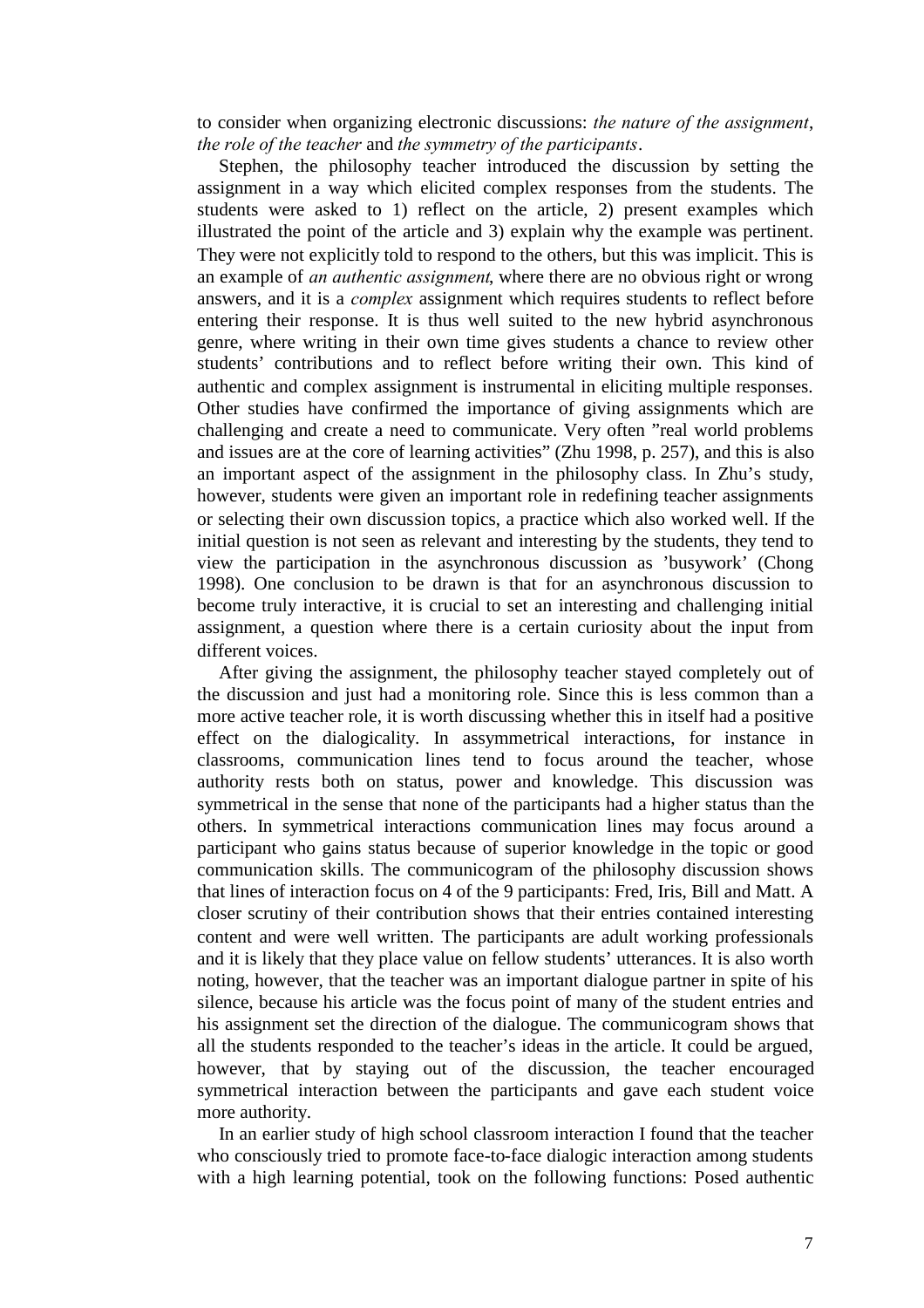questions, provided 'uptake' (repeating key elements of what students said in order to make others engage with the ideas), summarized, challenged, offered new information, provided opportunities for reinforcing learning (Dysthe 1995, 1996). These are functions which a moderator or teacher *could* take on also in a computer mediated discussion, but this teacher only takes the first one.

The question of the teacher's role in electronic discussions is a complex one, and research studies show a variety in both kind and extent of teacher involvement. Several studies suggest that active teacher involvement is necessary for productive interactions, while Light et al (1999) report a study where the teacher did not participate at all. A number of studies reported in *Electronic Collaborators* (Bonk & King, 1998) conclude that the teacher has an important supporting function, but which form is most effective, is highly context dependent. The philosophy discussion reminds us that symmetry between participants may foster dialogicality and produce student responsibility instead of reliance on teacher interventions.

#### **The dialogic and univocal function of the discussion entries**

As mentioned before, dialogue in the Bakhtinian sense means that the participants must take an active, responsive attitude towards the word of the other, and new understanding emerges in the tension and struggle between the voices. We will now look more closely at the discussion entries, to find some clues why they elicited response from fellow students and thus contributed to the high learning potential. First I have analyzed the pattern and the character of each entry and secondly the univocal and dialogic function in one student's entry.

Each discussion entry is treated as the unit of analysis, following Bakhtin's emphasis on the utterance, i.e. the text unit uttered by one speaker (or writer) before someone else takes over (Bakhtin 1986). The analysis revealed that a common pattern in several of the entries was the following:

- a) Dialogic: reference to the article or to the assigment
- b) Univocal: presenting examples
- c) Dialogic: engaging in discussion of one or more points raised by other students
- d) Univocal/dialogic: raising a point of principle

This pattern indicates that the dialogue dominant parts can be distinguished from the parts where univocality dominates. Some students even introduced the structure of their entry as they would in a formal paper:

*I would like to respond to the question in two segments. First an example or two of my own, and secondly a comment on the other responses (Ben 8). A further contribution, with one example of good-ethics=good business and one example for others' response. I'd also like to respond to Matt's question and to Iris's re-affirmation of her view of ethics as consistency (Fred 12).*

If we look more closely at each contribution, we find, however, a considerable difference in how the students frame their examples. It is possible to distinguish varying degrees of dialogicality in the presentation of examples, where we would expect most univocality. The whole utterances, as well as each of the parts, have what Lotman calls a dual function, they are univocal and dialogic at the same time. Iris, for instance, presents her examples in a dialogic form by interweaving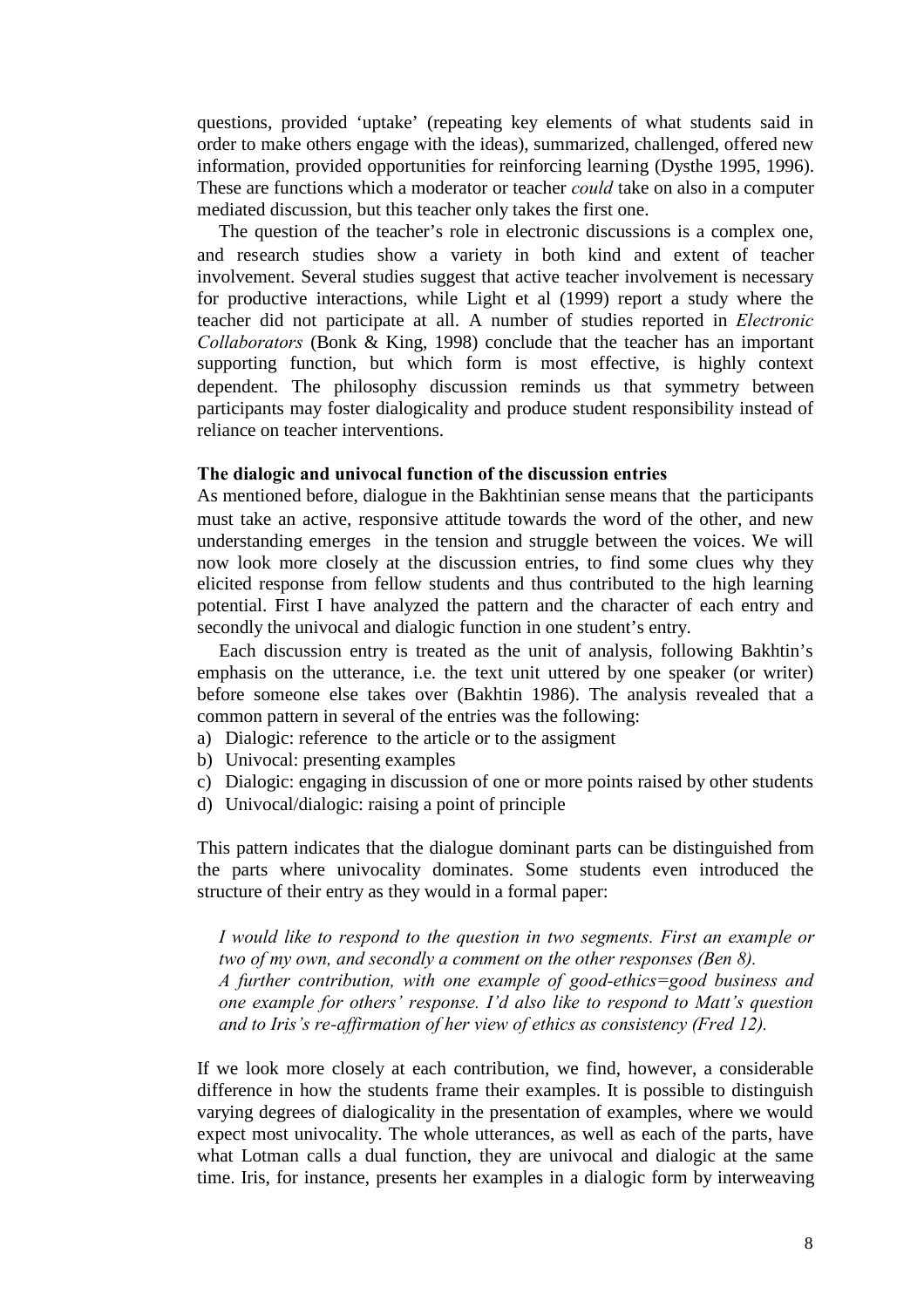them with questions. The form of her questions indicates that they are part of her own exploratory thinking process and at the same time they are directed towards her fellow students, inviting them to take part in her exploration. She seems less concerned with stating a position than Matt, even though it is fairly obvious what her own position is:

*1. Take an ethic of altruism. If a company is seen to be a good corporate citizen (it must be seen and promoted as such to be useful), for example a large donation is made to a charitable cause - does this not reflect well on the profile and standing of the organisation? ... Would this apparent altruistic act serve to attract a new segment of the market? The company's support for the community may well play a prominent part in their advertising, giving maximum exposure to their approach.*

*2. Take another example of a business that is generally seen as detrimental to the environment, for example a mining company. If it were to be prominent in supporting LandCare progams, would this not counteract some of the negative community opinion that mining companies often experience?*

*3. One particularly simple example of good ethics equals good business in the longer term may be the use of condoms by prostitutes. In the short term there may be a lack of business. However, in the longer term, the more enlightened client is more likely to return when he knows that the product is safe ... (Iris 2).*

The dialogic presentational form of the two first examples invites response directly, and the material shows, not surprisingly, that those are likely to be taken up by other participants. The third example invites response because the content is unexpected and provocative. As the communicogram shows, Iris turned out to be one of the pivotal persons of the discussion, and this may be linked both to the explicitly dialogic elements in her presentation and to the provocative content in some of her entries.

As a follow up to this we will now look at how different students responded to Iris.

## **How does multivoicedness create learning potential?**

According to Bakhtin and Rommetveit meaning and understanding are created where there is a 'reciprocity of differences', where multiple voices struggle with one another, argue or supplement one another. Such aspects are therefore likely to create high learning potential for the participants. A complete content analysis of the whole discussion is beyond the scope of this paper, so I have chosen as example just a subtheme which was commented on by a number of the students: altruistic donations.

Iris' first example of 'good ethics is good business' was that altruistic donations would in the long run be good for the company's business. She also raised the question about the motives of such companies for giving money away. Fred followed up by wondering whether an act within a consequentialist framework is ethical at all. His own judgement is clear, altruistic donations is a case of thinking of the return value, and therefore "just a simple exercise of instrumentality" (7). Ben goes even further and postulates that if the donating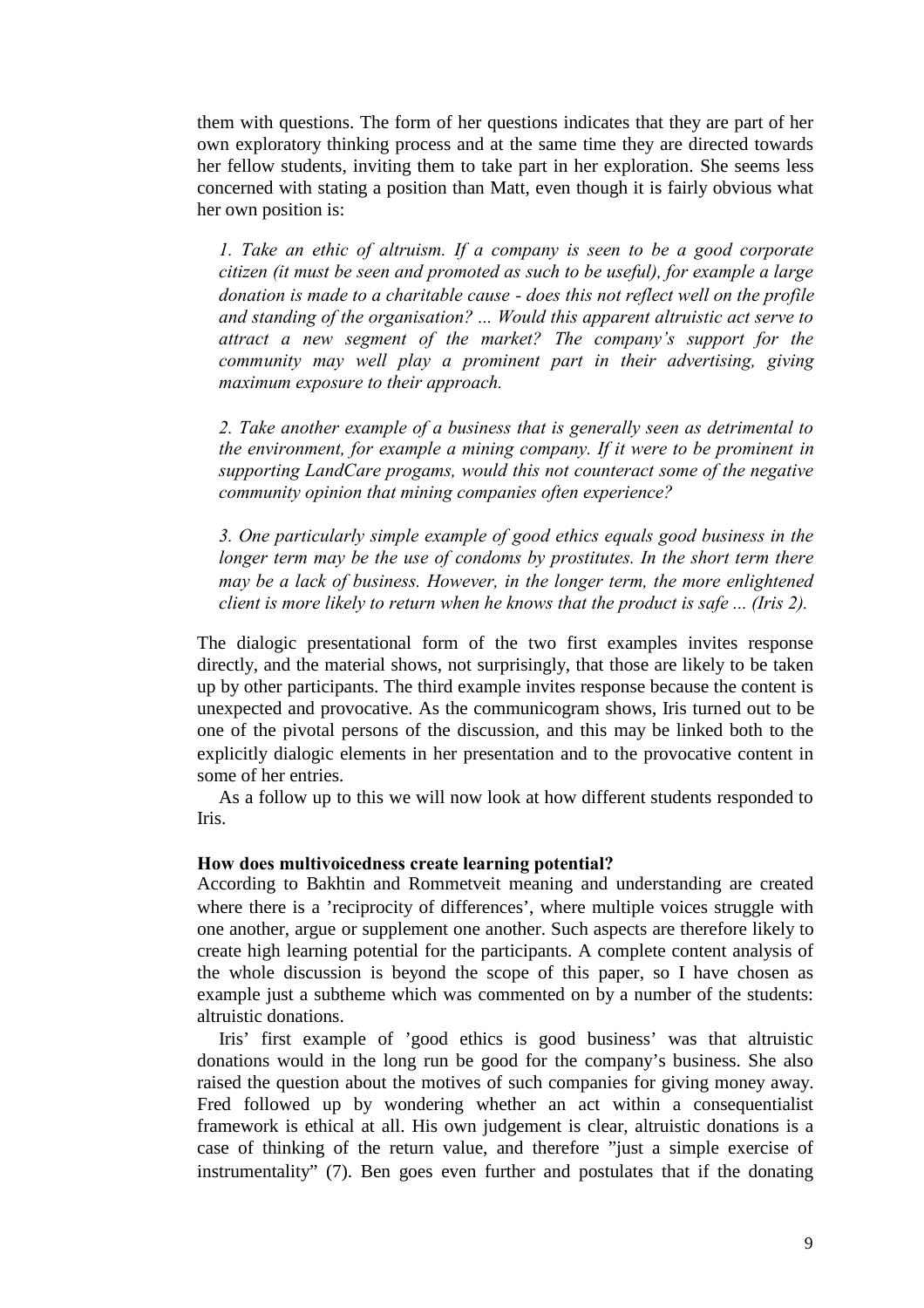company does not change its core business "to accord with the ethics of the donee organisation, it is not an ethical act as the reason for the donation is not ethical, rather it is a profit motive or marketing reason." He thinks this is a way for a company to disengage itself from ethics, and therefore "I would go further and say that such donations are, in fact, unethical" (8). Iris tends to agree, but makes an exception for donations done to redress damage, for instance a mining company's donation to environmental restoration (9). Emily brings into the discussion definitions of ethics as found in their coursebook on Business Ethics: "the issues cannot be identical with self-interest, they require the use of principles which can be defended with reason, they must be universal and applicable to all, and result in the good of everyone" (11). Measured against such standards, Emily finds that most of the examples of good practice are "simply attempts to dupe the public that the businesses are acting ethically."

This is an example of how understanding and insight are accumulated as each voice builds on, contrasts or extends the understanding of the other. Ethics is not a subject where there are correct answers or where the aim is to reach consensus, and the purpose of a study module such as this is to help the students develop their ethical reasoning. The exchanges cited above, reveal a 'complexification' of the issue, and this is exactly what makes up its learning potential. The students are exposed to multiple voices and multiple points of view, which counteract a simplistic view of complex issues and create a potential for development of their ethical reasoning. A closer analysis reveals that this is due both to the entries where the univocal function dominates as well as the entries where the dialogic function is dominant.

# **Summary of findings and practical implications**

In this section I will list some of the findings of this study and briefly discuss some pedagogical implications for teachers and students in their efforts to utilize and develop the learning potential of netbased discussions.

#### *Dialogicality and multivoicedness*

- The interactional pattern of the discussion showed a high degree of dialogicality where students engaged with the ideas of other students.
- Each of the multiple student voices brought new perspectives to the topic and enhanced the learning potential for all the participants.

The analysis has affirmed the asynchrenous webmediated discussion as a learning tool and has shown the advantages of students being able to reflect and write in their own time. In real time discussions many students have problems expressing themselves quickly enough to take part. In asynchronous discussions, where this time factor is eliminated, students should be explicitly encouraged to express their ideas in relation to other student entries, present alternatives or to continue the thoughts of other students. Understanding the importance of multivoicedness for individual and collective meaning making will provide an impetus for students in making their own voices clear, while avoiding simplistic solutions.

The discussion shows that participation does not equate interaction and dialogue. This is an important distinction for teachers and students to note. It would be useful for teachers and students in each course to agree on the importance of dialogical interaction in the learning process and on the necessity of using language to formulate emergent understanding. Much of the rhetoric of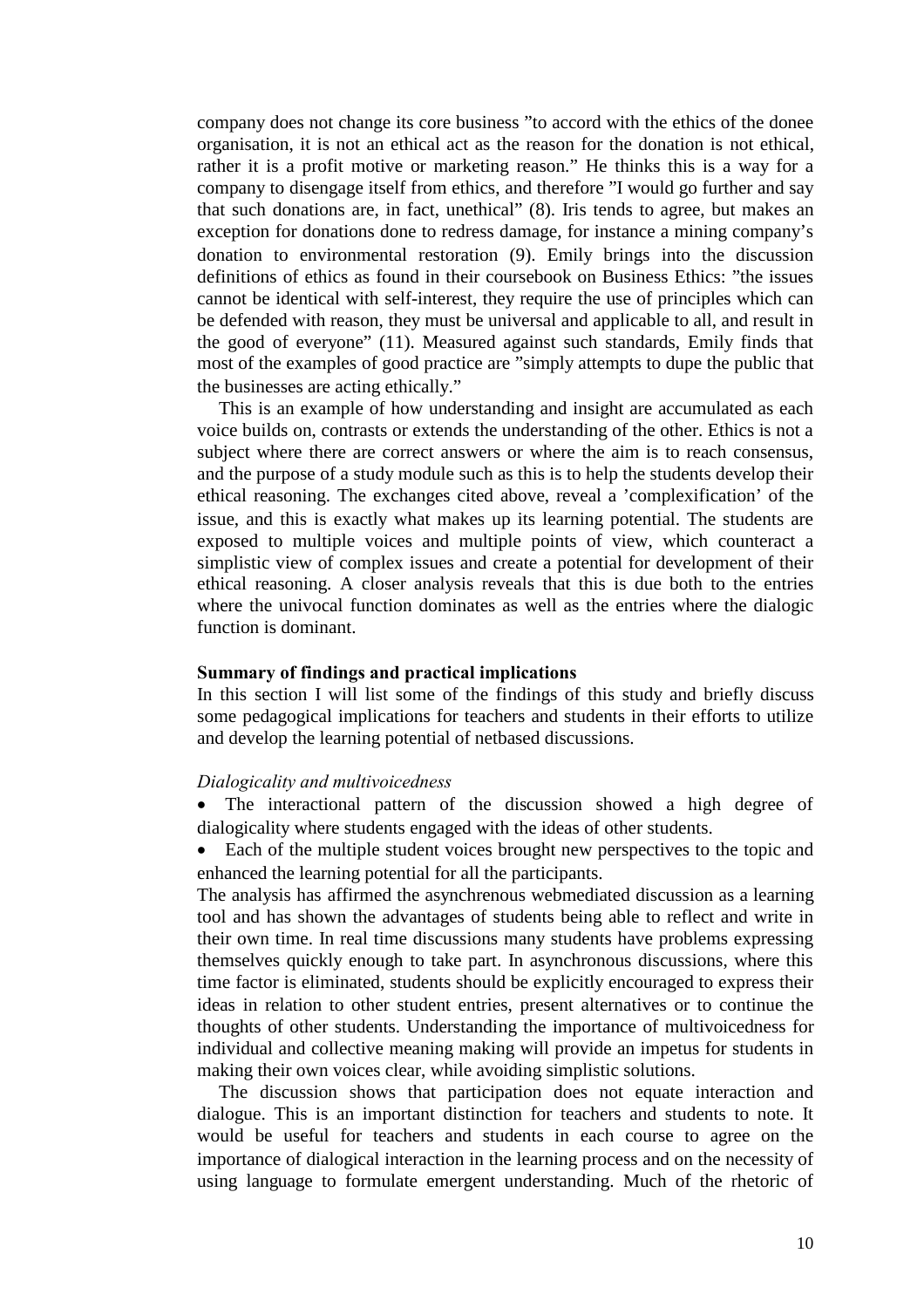'independent learning' fails to communicate this basic fact, and as a result too many students do not utilize the learning potential offered in webmediated or face to face discussions. The individual and the social aspects of learning are brought together in Bakhtin's dialogue theory. In the face of this, safeguarding the place for learning dialogues in the curriculum seems important.

#### *The dual function of texts*

 It was possible to distinguish between parts of the discussion where the univocal or the dialogic function dominated.

• The dialogic and the univocal were interwoven even in the most presentational parts, and new information was presented in more or less dialogic ways.

Some students spent much more time presenting their own examples than engaging with the ideas of fellow students. This indicates that students and teachers may benefit from becoming aware of the difference between the univocal and dialogic text function. There is a danger in an asynchronous discussion that students use the extra time primarily to present new information and to 'say their piece', instead of considering the thoughts of others. There is a learning potential in both, but students need to see that the unique potential of a dialogue, webmediated or not, lies the intersubjectivity and in generating new understanding through using the entries of others as a generator of new thoughts. Lotman's concept of using other texts as a 'thinking device' could serve as a useful reminder.

#### *Factors contributing to dialogic interaction*

 The formulation of the assignment was of vital importance for the dialogicality and the learning potential of the discussion.

 The philosophy teacher's lack of intervention placed the responsibility for dialogue on the students.

 Symmetry of the participants' status and knowledge made it necessary for students to develop their own perspectives and authority instead of adopting the authoritative word of the teacher.

Many teachers have experienced that it is more difficult to engage students in virtual discussions than in face-to-face discussions. It is therefore common, especially in the USA, to grade students on their participation (Bonk & King, 1998). This was not the case in the philosophy course. My analysis revealed three factors which influenced the engagement of the students: the framing of the topic and the nature of the assignment, the role of the teacher and lastly the symmetry of participants. This openended and complex assignment which combines reflection on a provocative text, constructing new examples and discussion gives one model for teachers to consider.

In many countries the role of the teacher is changing from a transmittor of knowledge to a facilitator of learning. The new role has to be negotiated and developed both in the classroom and in the new media. One aspect of this is the degree of intervention on the part of the teacher. It could be argued that by staying out of the discussion the philosophy teacher encouraged symmetrical interaction among the participants and gave each student voice more authority. In asymmetrical interactions communication lines tend to focus around the teacher, whose authority rests both on status, power and knowledge. In symmetrical interactions communication lines may focus around a participant who gains status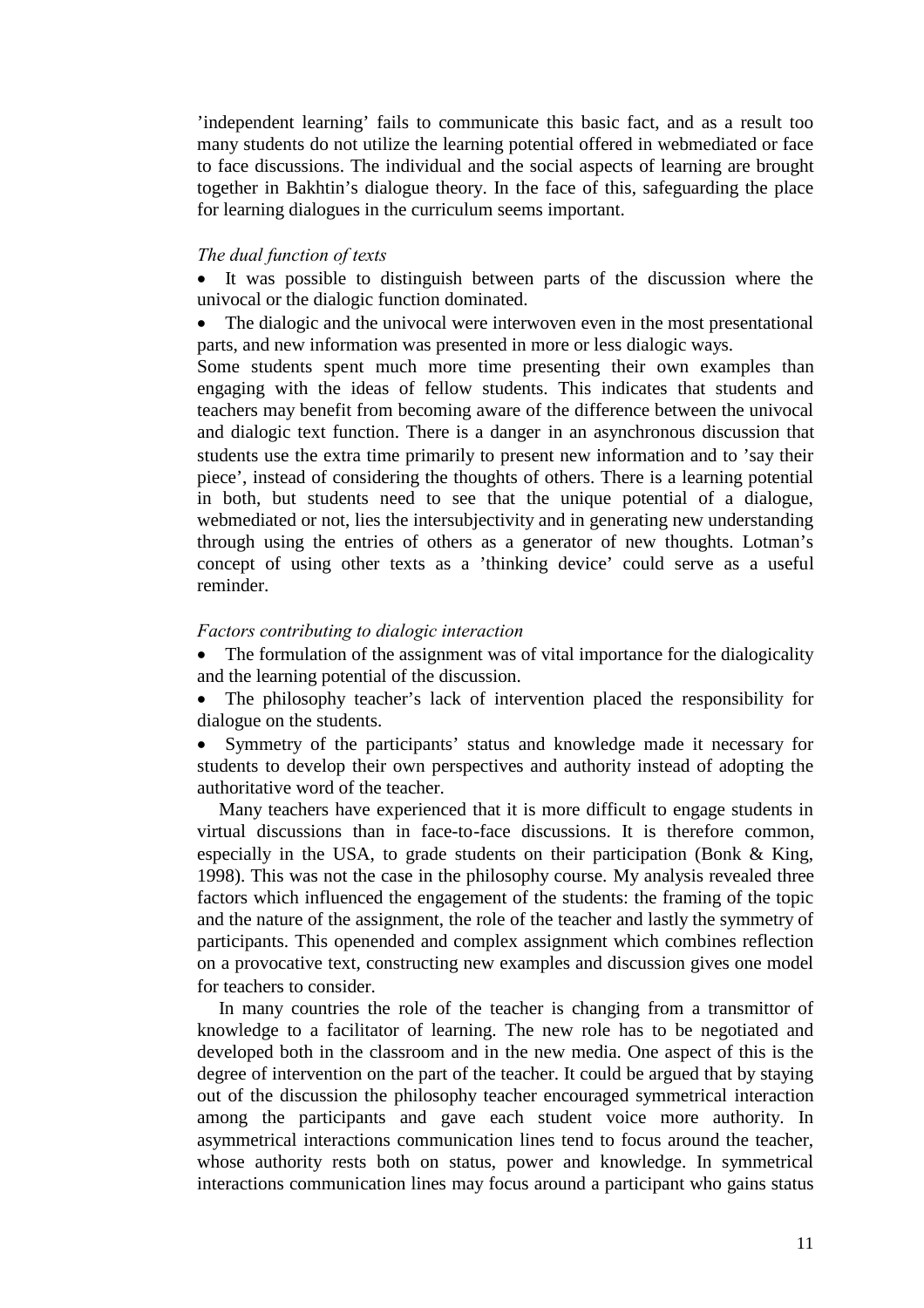because of superior knowledge in the topic or good communication skills, as was the case here. It is however, premature to conclude that lack of teacher intervention always encourages dialogue, as this is highly dependent on the context. The teacher's role and what competence is needed to facilitate good webbased learning discussions are important topics that needs further study.

#### *Learning potential in reading ('lurking') as well as in responding*

An interesting question is whether students learn only from active participation through writing responses or also from reading what others write. Henri (1995) found that his students had learnt much from the entries of their fellow students, even though they did not overtly interact with the contents. His interpretation is that computer mediated communication was "a way for the learner to validate, with other learners, the constructs he has built up mentally, and to make sure they are adequate" (Ibid, p. 160), and he concludes that the computer mediated communication "seems to be rather an individual process, in which the learner wishes to reach personal objectives. CMC does, however, allow him to obtain some support from the members of the group "(Ibid, p.160). Henri's interpretation may be right, but Bakhtin's extended concept of dialogue offers a broader explanation. When dialogue is viewed as both *internal and external*, as Bakhtin does, internal engagement with the texts of fellow students will also result in learning, even though these processes cannot be traced. Bakhtin's theory thus bridges the social-individual divide.

## **Conclusion**

The most direct pedagogical implications which can be drawn from this study is firstly the necessity of creating authentic and challenging assignments in order to stimulate interaction and dialogue. Secondly it challenges the teacher's role in such discussions and thirdly indicates that symmetry between participants may be an important factor in encouraging students' interactions.

On a general basis I have argued that dialogue theory enhances our understanding of educational interactive processes. The brief analysis of the asynchronous webdiscussion has demonstrated that Bakhtin and Rommetveit's concept of dialogue and intersubjectivity, Bakhtin's multivoicedness as well as Lotman's 'dual functionality of texts'can help us circle in important aspects of what creates high learning potential in student interactions, whether they occur in writing or face-to-face. They are useful both as analytical and practical tools. To understand better how to support such dialogues across different disciplines, more studies are needed.

The theoretical framework of Bakhtin and Lotman also seem to bridge the dichotomy between the monologic and the dialogic, between transmission and dialogic communication as well as between the individual and the social aspects of learning, and underlines the necessity for varied communication strategies. The learning potential for the students in this philosophy course lay in the combination of the dialogic, social interactions through the written medium and their individual processing.

There is a need to develop students' awareness of and ability to contribute to subject related dialogues and especially their ability to use the contribution of other participants as thinking device in their personal and collective creation of knowledge. There is a need to develop teachers' and students' awareness of the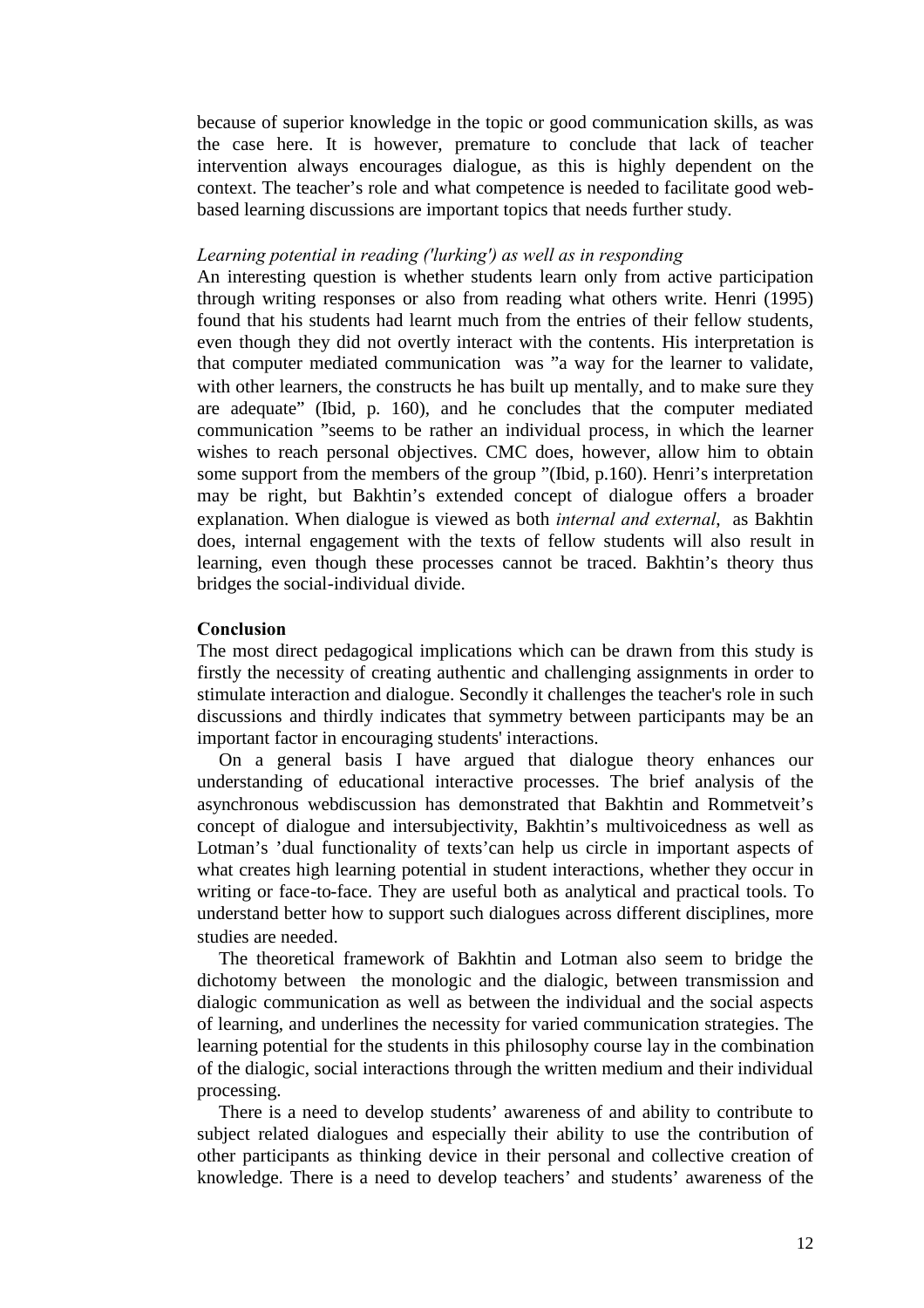univocal and the dialogic functions of texts. There is definitely a need for "developing increased opportunities for students to engage in forms of discourse grounded in the dialogic function of texts" (Wertsch & Toma 1995, p.173) at the university as well as in schools. The asynchrokous webmediated discussion offers one such opportunity.

An important part of learning is 'to appropriate the word', to understand and make the thoughts of others our own. This often takes place through confrontation with other's interpretations and appropriations. "The word in language is half someone else's. It becomes 'ones own' only when the speaker populates it with his own intention, his own accent, when he appropriates the word, adapting it to his own semantic intention"(Bakhtin 1981, p. 293). In the process of using other people's texts as thinking devices, new meaning may also be generated. It is the responsibility of both teachers and students to facilitate both the appropriation of the words of others and the creation of new knowledge.

## **References:**

Bakhtin, M.M. (1981) *The dialogic imagination: Four essays by M.M. Bakhtin*. Ed. Michael Holquist. Trans. Caryl Emerson & Michael Holquist. Austin: University of Texas Press.

Bakhtin, M.M. (1986) *Speech genres and other late essays.* Ed. Caryl Emerson & Michael Holquist. Trans. V. W. McGee. Austin: University of Texas Press.

Bonk, C. J. & K. S. King (Eds.)(1998) *Electronic collaborators. Learner-centered technologies for literacy, apprenticeship, and discourse*. Mahwah; N.J: Lawrence Erlbaum. Bretz, R. (1983) *Media for interactive communication.* London: Sage.

Chong, S-M. (1998) Models of asynchronous computer conferencing for collaborative learning in large college classes. In Bonk, C. J. & K. S. King (Eds.) *Electronic collaborators.* Mahwah; N.J: Lawrence Erlbaum.

Dysthe, O. (1993) *Writing and talking to learn. A theory-based, interpretive study in three classrooms in the USA and Norway*. University of Tromsø: Unikom

Dysthe, O. (1995) *Det flerstemmige klasserommet.* Oslo: AdNotam/Gyldendal. (*The multivoiced classrom*)

Dysthe, O. (1996) The Multivoiced Classroom. Interaction of Writing and Classroom Discourse. *Written Communication*, Vol 13. p. 385-425.

Elbow, P. (1973) *Writing without teachers*. New York: Oxford University Press.

Henri, F. (1995) Distance learning and computer-mediated communication: Interactive, quasi-interactive or monologue? In C. O'Malley (Ed.) *Computer supported collaborative learning*. Berlin: Spranger Verlag.

Koschmann, T. (1996) Paradigm shifts and instructional technology: An introduction. In T. Koschmann (Ed.) *CSCL: Theory and practice of an emerging paradigm.* Mahwah; NJ: Lawrence Erlbaum Associates, Publishers, pp. 1-22.

Laurillard, D. (1993) *Rethinking University Teaching , a framework for effective use of educational technology*, New York: Routledge.

Light, V., Nesbitt, E., P. Light & J. R. Burns (1999) "Let's you and me have a little dicussion": computer mediated communication in support of campus-based university courses. *Studies in Higher Education*. London: Society for Research into Higher Education/Taylor & Francis.

Lotman, Y.M. (1988) Text within a text. *Soviet psychology* 26, no 3, pp. 32-51.

Neil, D. (1996) Collaboration in intercultural discourse. Examples from a multicultural Australian workplace. Germany: Peter Lang.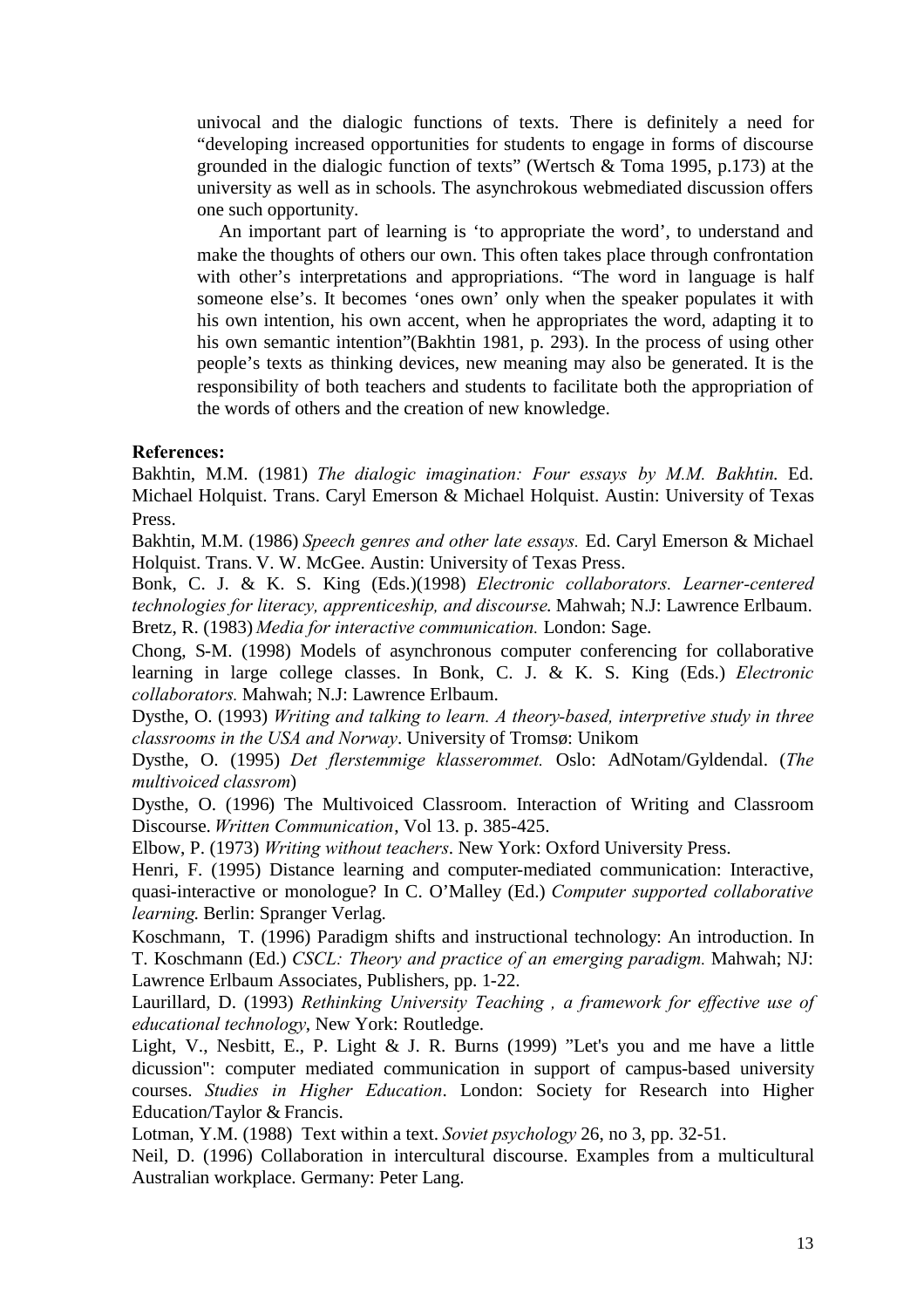Nystrand, M. & Gamoran, A. (1994) Instructional discourse, student engagement, and literature achievement. *Research in the Teaching of English.* Vol. 25. 3, pp. 261:290.

Papert, S. (1980) *Mindstorms*. New York: Basic Books.

Reddy, M. J. 1979) The conduit metaphor: A case of frame conflict in our language about language. In A. Ortony (Ed.) *Metaphor and thought*. Cambridge University Press.

Rommetveit, R. (1974) *On Message structures.* London/NY: Wiley.

Simon, H. (1979) Information processing models of cognition. *Annual Review of Psychology*, 30, pp. 363-369.

Wasson, B. (1997) Advance educational technologies: The learning environment. In *Computers in Human Behavior* , vol 13. no 4. pp. 571-594.

Wertsch, J.V. 1991. *Voices of the mind. A sociocultural approach to mediated action.* Cambridge, Mass.: Harvard University Press.

Wertsch, J. V. & Toma, C. (1995) Discourse and learning in the classroom: A sociocultural approach. In L. Steffe (Ed.) *Constructivism in education*, Hillsdale, NJ: Lawrence Erlbaum Ass., pp 159-183.

Zhu, E. (1998) Learning and mentoring: Electronic discussion in a distance learning course. In Bonk, C. J. & K. S. King (Eds.) *Electronic collaborators. Learner-centred technologies for literacy, apprenticeship, and discourse*. Mahwah; N.J: Lawrence Erlbaum, pp. 159-183.

| 1. EXPLICIT INTERAC  | statement containg specific<br>any<br>reference to another message, to<br>another person or to a group of persons                                            |
|----------------------|--------------------------------------------------------------------------------------------------------------------------------------------------------------|
| 1.1 Direct Answer    | any statement answering a question in<br>an explicit or obvious manner by<br>referring to it directly <i>i.e.</i> "in response<br>to message 16 from Denis " |
| 1.2 Direct Comment   |                                                                                                                                                              |
|                      | statement referring to and<br>any                                                                                                                            |
|                      | furthering an idea which has been                                                                                                                            |
|                      | raised, by direct reference to it i.e. "I                                                                                                                    |
|                      | am of exactly the same opinion as                                                                                                                            |
|                      | Nicole "                                                                                                                                                     |
| 2. IMPLICIT          | any statement containing an implicit                                                                                                                         |
| <b>INTERACTION</b>   | reference to another message or to                                                                                                                           |
|                      | another person or group of persons                                                                                                                           |
| 2.1 Indirect Answer  | any statement which obviously answers<br>a question, but without refererring to it<br>by name i.e."I think that the solution to<br>this problem is "         |
| 2.2 Indirect Comment | any statement referring to and furthering                                                                                                                    |

# **Appendix. Categories used to code the text of the discussion** (Henri 1995: 153)